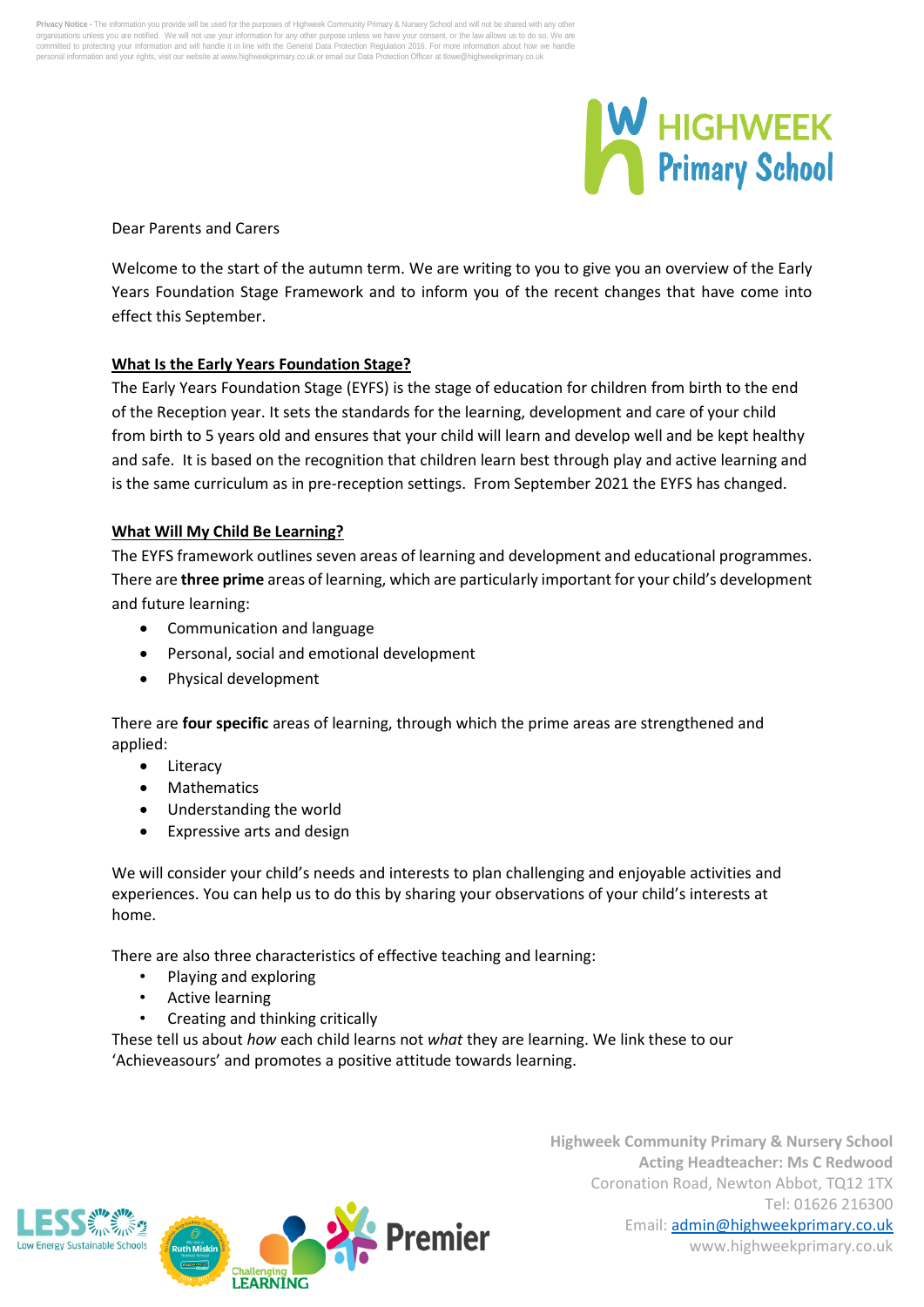Play is essential for children's development, building their confidence as they learn to explore, relate to others, set their own goals and solve problems. Children learn by leading their own play, and by taking part in play which is guided by adults.

The new curriculum gives us the opportunity to spend more time interacting and playing with your children. This means that we will not be completing as many written observations in learning journeys, however you will receive one observation per week via Tapestry and we will be creating a celebration of learning book to collate all work created. This means that we will know your children very well and be able to share observations verbally with you and have a greater knowledge of all children. Please share any information with us as communication with parents is vital to supporting and providing the best for the children.

# **Assessment in the reception year – Baseline**

The reception baseline assessment, or RBA is a short, interactive and practical assessment of your child's early literacy, communication, language and mathematics skills when they begin in school. It will be undertaken with your child's class teacher and will measure your child's progress from reception to year 6. The data from the baseline will not be shared with you and will only be accessed by the DFE. The teacher will be able to spend quality 1-1 time with your child, getting to know them and identifying if they need any further support in certain areas. When your child reaches year 6, you will be able to see the progress your child has made throughout their school journey. If you wish to read further on the reception baseline, then you can find a useful parent booklet here;

[https://www.gov.uk/government/publications/reception-baseline-assessment-information-for](https://www.gov.uk/government/publications/reception-baseline-assessment-information-for-parents)[parents](https://www.gov.uk/government/publications/reception-baseline-assessment-information-for-parents)

# **Assessment in the reception year – EYFS Profile**

Your child will work towards the final assessment at the end of the Reception year, using the new ELGs (Early learning goals). These goals are short statements that teachers assess your child against at the end of the year.

# **What can you do to help your child?**

- Chat, play and read to and with them
- Encourage them to be independent

**I FARNING** 

- Play board games with them
- Talk about the learning at school our Newsletter will share all upcoming learning and our planning boards can be found on the EYFS page on the school website.

There is a new focus on early language and extending vocabulary. You can help us do this by:

Premier

• Having quality learning conversations and interactions with your child



**Highweek Community Primary & Nursery School Acting Headteacher: Ms C Redwood** Coronation Road, Newton Abbot, TQ12 1TX Tel: 01626 216300 Email[: admin@highweekprimary.co.uk](mailto:admin@highweekprimary.co.uk) www.highweekprimary.co.uk